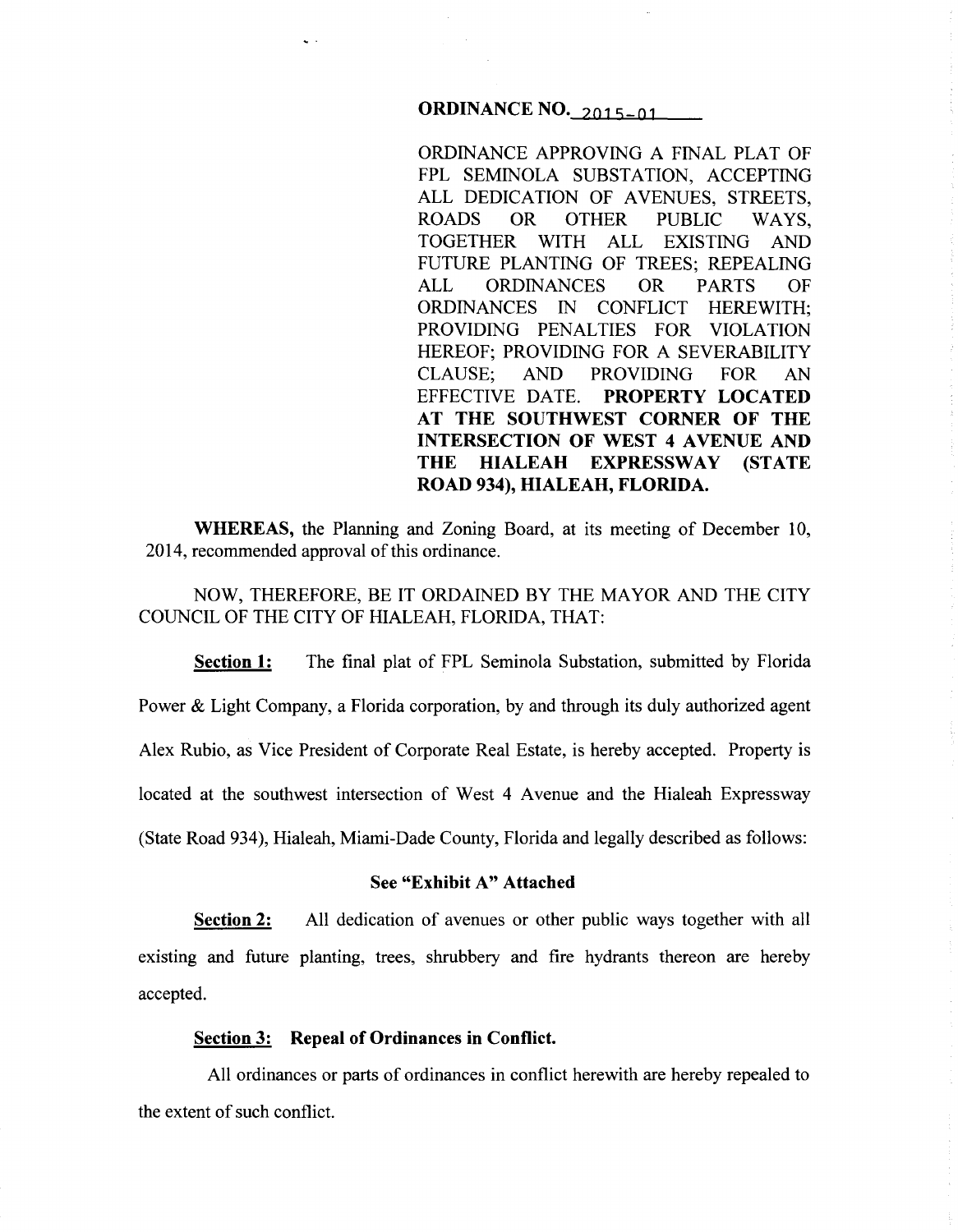# **Section 4: Penalties.**

Every person violating any provision of the Code or any ordinance, rule or regulation adopted or issued in pursuance thereof shall be assessed a civil penalty not to exceed \$500.00 within the discretion of the court or administrative tribunal having jurisdiction. Each act of violation and each day upon which any such violation shall occur shall constitute a separate offense. In addition to the penalty prescribed above, the city may pursue other remedies such as abatement of nuisance, injunctive relief, administrative adjudication and revocation of licenses or permits.

#### **Section 5: Severability Clause.**

If any phrase, clause, sentence, paragraph or section of this ordinance shall be declared invalid or unconstitutional by the judgment or decree of a court of competent jurisdiction, such invalidity or unconstitutionality shall not affect any of the remaining phrases, clauses, sentences, paragraphs or section of this ordinance.

#### **Section 6: Effective Date.**

This ordinance shall become effective when passed by the City Council of the City of Hialeah, Florida, and signed by the Mayor of the City of Hialeah, Florida.

PASSED and ADOPTED this  $27$  day of '2015. Isis Garcia Council Pres Approved on this  $30$  day of *Attest:* '2015. Marbelys L. Fatjo, City Clerk Mayor Carlos Hernandez  $\mathcal{G}^{\mathcal{F}^{\prime}}$ de to legal sufficiency and as to form: Anpro Ordinance was adopted by a (7-0) unanimous vote with Lorena  $E$ **Bravo, City Attorney** Councilmembers, Caragol, Casals-Mufioz, Cue-Fuente, s:\leb\legislation\Qqf4-ordiances\fplseminolasubstation.finalplat.doc Garcia-Martinez, Gonzalez, Hernandez and Lozano voting "Yes".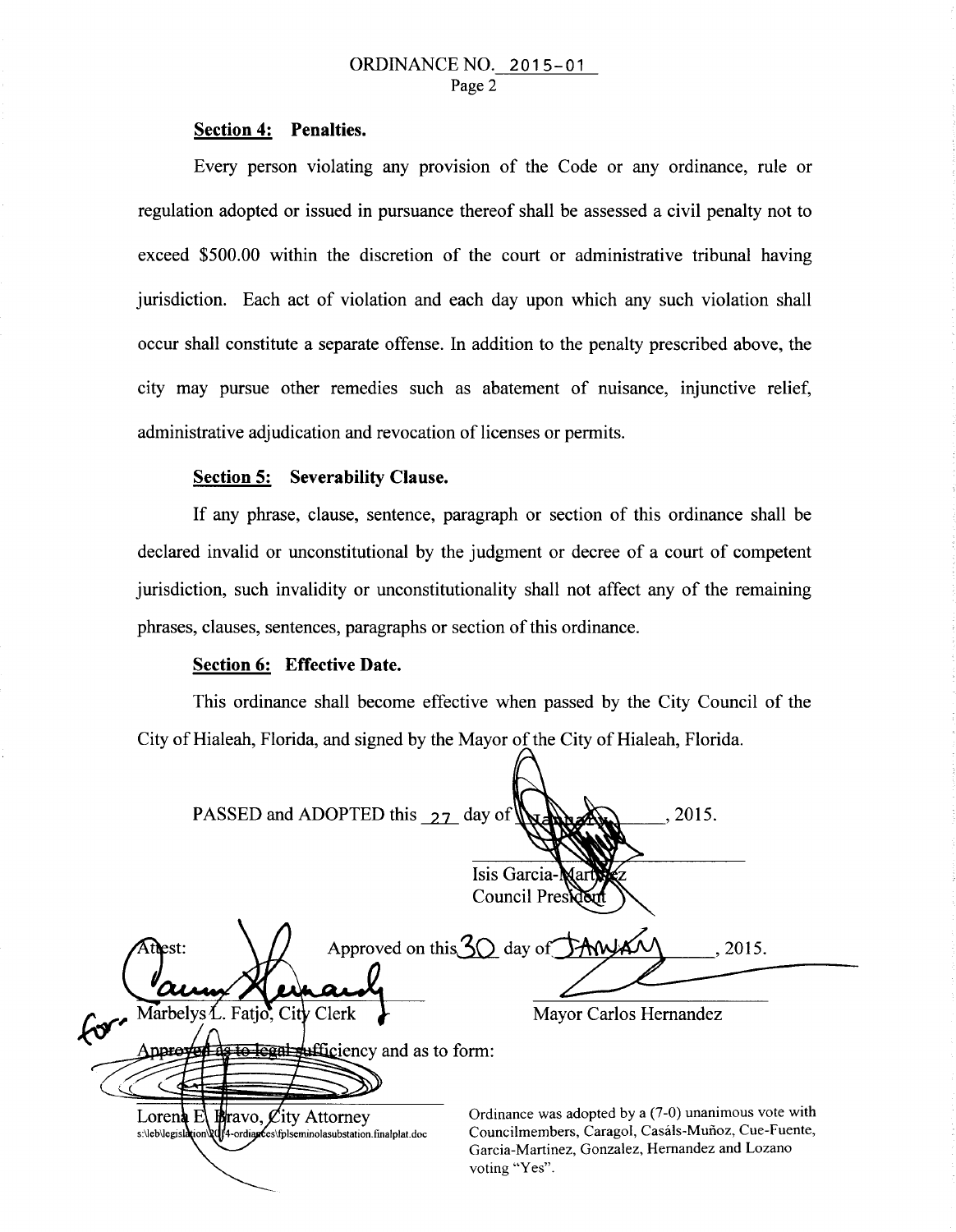# **Exibit** A

### **Legal Description**

A REPLAT OF A PORTION OF TRACT 1 OF SECTION 13, TOWNSHIP 53 SOUTH, RANGE 40 EAST, OF FLORIDA FRUIT LANDS COMPANY'S SUBDIVISION, ACCORDING TO THE PLAT THEREOF, AS RECORDED IN PLAT BOOK 2, AT PAGE 17, OF THE PUBLIC RECORDS OF MIAMI-DADE COUNTY, FLORIDA, AND THAT PORTION OF WEST 21 STREET RIGHT OF WAY VACATED BY HIALEAH, FLA. ORDINACE 2014-58 (OCTOBER 21, 2014) AND BEING MORE PARTICULARLY DESCRIBED AS FOLLOWS:

### TRACT A, TRACT B, TRACT C

ALL THAT CERTAIN PIECE, PARCEL OR TRACT OF LAND SITUATE, LYING AND BEING A PORTION OF TRACT 1 OF SECTION 13, TOWNSHIP 53 SOUTH, RANGE 40 EAST, OF FLORIDA FRUIT LANDS COMPANY'S SUBDIVISION, ACCORDING TO THE PLAT THEREOF, AS RECORDED IN PLAT BOOK 2, PAGE 17, OF THE PUBLIC RECORDS OF MIAMI-DADE COUNTY, FLORIDA, AND THAT PORTION OF THE WEST 21ST STREET RIGHT OF WAY VACATED BY THE CITY OF HIALEAH, FLORIDA ORDINANCE 2014-58 (OCTOBER 21, 2014). SAID LANDS BEING MORE PARTICULARLY DESCRIBED AS FOLLOWS:

COMMENCING FOR REFERENCE AT THE SOUTHWEST CORNER OF SAID TRACT 1; THENCE, BEARING NORTH 01°42'16" WEST, ALONG THE WEST LINE OF SAID TRACT 1, A DISTANCE OF 25.01 FEET TO THE NORTH RIGHT OF WAY LINE OF WEST 20TH STREET AND THE POINT AND PLACE OF BEGINNING OF THE HEREIN DESCRIBED PARCEL; THENCE, CONTINUE NORTH 01°42'16" WEST, ALONG SAID WEST LINE OF TRACT 1 AND THE NORTHERLY PROLONGATION THEREOF, A DISTANCE OF 305.03 FEET TO A POINT ON THE NORTH LINE OF THE NORTHEAST 1/4 OF SECTION 13, TOWNSHIP 53 SOUTH, RANGE 40 EAST; THENCE, LEAVING SAID WEST LINE, BEARING NORTH 89°38'04" EAST, ALONG SAID NORTH LINE, A DISTANCE OF 237.46 FEET TO A POINT ON THE SOUTHERLY LIMITED ACCESS RIGHT OF WAY LINE OF STATE ROAD 934 (HIALEAH EXPRESSWAY); THENCE, LEAVING SAID NORTH LINE, BEARING SOUTH 74°28'20" EAST, ALONG SAID SOUTHERLY LIMITED ACCESS RIGHT OF WAY LINE, A DISTANCE OF 31.98 FEET TO A POINT; THENCE, BEARING SOUTH 02°19'30" EAST, ALONG SAID SOUTHERLY LIMITED ACCESS RIGHT OF WAY LINE, A DISTANCE OF 74.97 FEET TO A POINT; THENCE, BEARING SOUTH 82°52'13" EAST, ALONG SAID SOUTHERLY LIMITED ACCESS RIGHT OF WAY LINE, A DISTANCE OF 381.34 FEET TO A POINT; THENCE, BEARING NORTH 87°41'52" EAST, ALONG SAID SOUTHERLY LIMITED ACCESS RIGHT OF WAY LINE, A DISTANCE OF 610.50 FEET TO A POINT ON THE WESTERLY RIGHT OF WAY LINE OF STATE ROAD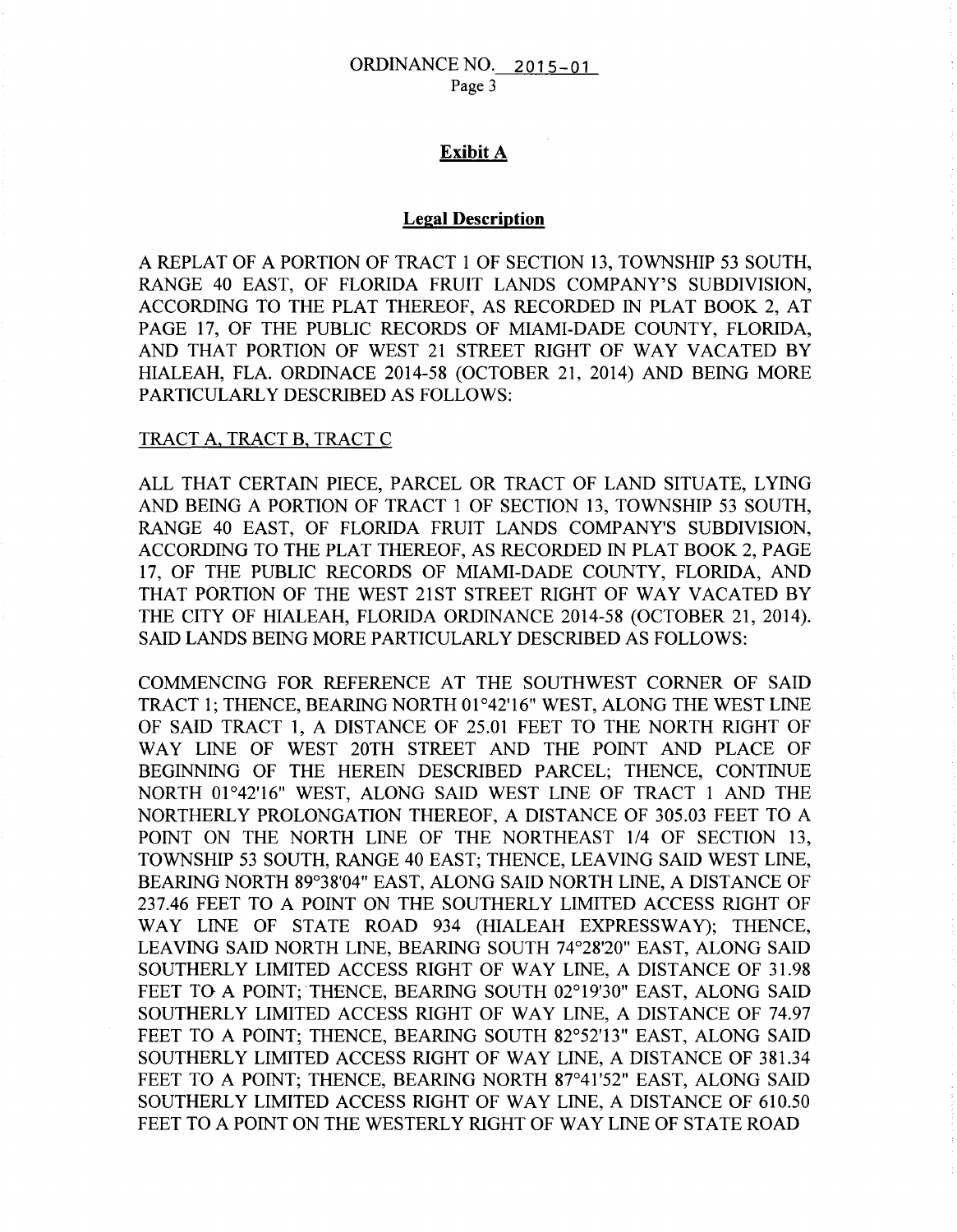823 (RED ROAD AND WEST 4TH A VENUE); THENCE, LEAVING SAID SOUTHERLY LIMITED ACCESS RIGHT OF WAY LINE, BEARING SOUTH 04°32'58" EAST, ALONG SAID WESTERLY RIGHT OF WAY LINE, A DISTANCE OF 61.30 FEET TO A POINT ON THE NORTHERLY LINE OF THE MIAMI METRO RAIL PARCEL AS RECORDED IN OFFICIAL RECORDS BOOK 12558, PAGE 692 OF THE PUBLIC RECORDS OF MIAMI-DADE COUNTY, FLORIDA; THENCE, ALONG SAID NORTHERLY LINE THE FOLLOWING SEVENTEEN (17) COURSES; THENCE, LEAVING SAID WESTERLY RIGHT OF WAY LINE, BEARING SOUTH 67°28'38" WEST, A DISTANCE OF 31.80 FEET TO A POINT; THENCE, BEARING SOUTH 68°25'49" WEST, A DISTANCE OF 134.71 FEET TO A POINT; THENCE, BEARING SOUTH 72°37'14" WEST, A DISTANCE OF 94.07 FEET TO A POINT; THENCE, BEARING NORTH 15°12'53" WEST, A DISTANCE OF 6.40 FEET TO A POINT; THENCE, BEARING SOUTH 74°47'07" WEST, A DISTANCE OF 28.00 FEET TO A POINT; THENCE, BEARING SOUTH 15°12'53" EAST, A DISTANCE OF 6.55 FEET TO A POINT; THENCE, BEARING SOUTH 77°01'22" WEST, A DISTANCE OF 50.66 FEET TO A POINT; THENCE, BEARING NORTH 10°39'54" WEST, A DISTANCE OF 6.50 FEET TO A POINT; THENCE, BEARING SOUTH 79°20'06" WEST, A DISTANCE OF 28.00 FEET TO A POINT; THENCE, BEARING SOUTH 10°39'54" EAST, A DISTANCE OF 6.51 FEET TO A POINT; THENCE, BEARING SOUTH 81°59'20" WEST, A DISTANCE OF 57.09 FEET TO A POINT: THENCE, BEARING NORTH 08°10'25" WEST, A DISTANCE OF 6.71 FEET TO A POINT; THENCE, BEARING SOUTH 81°49'35" WEST, A DISTANCE OF 20.00 FEET TO A POINT; THENCE, BEARING SOUTH 08°10'25" EAST, A DISTANCE OF 5.78 FEET TO A POINT; THENCE, BEARING SOUTH 84°29'46" WEST, A DISTANCE OF 69.84 FEET TO A POINT; THENCE, BEARING SOUTH 88°41'11" WEST, A DISTANCE OF 15.79 FEET TO A POINT; THENCE, BEARING SOUTH 02°31'38" EAST, A DISTANCE OF 3.54 FEET TO A POINT ON THE NORTH RIGHT OF WAY LINE OF WEST 20TH STREET; THENCE, LEAVING SAID NORTHERLY LINE OF THE MIAMI METRO RAIL PARCEL, BEARING SOUTH 89°38'24" WEST, ALONG SAID NORTH RIGHT OF WAY LINE OF WEST 20TH STREET, A DISTANCE OF 745.62 FEET TO THE POINT OF BEGINNING.

### TOGETHER WITH:

#### TRACTD

ALL THAT CERTAIN PIECE, PARCEL OR TRACT OF LAND SITUATE, LYING AND BEING A PORTION OF TRACT 1 OF SECTION 13, TOWNSHIP 53 SOUTH, RANGE 40 EAST, OF FLORIDA FRUIT LANDS COMPANY'S SUBDIVISION, ACCORDING TO THE PLAT THEREOF, AS RECORDED IN PLAT BOOK 2, PAGE 17, OF THE PUBLIC RECORDS OF MIAMI-DADE COUNTY, FLORIDA. SAID LANDS BEING MORE PARTICULARLY DESCRIBED AS FOLLOWS:

COMMENCING FOR REFERENCE AT THE SOUTHWEST CORNER OF SAID TRACT 1; THENCE, BEARING NORTH 01 °42'16" WEST, ALONG THE WEST LINE